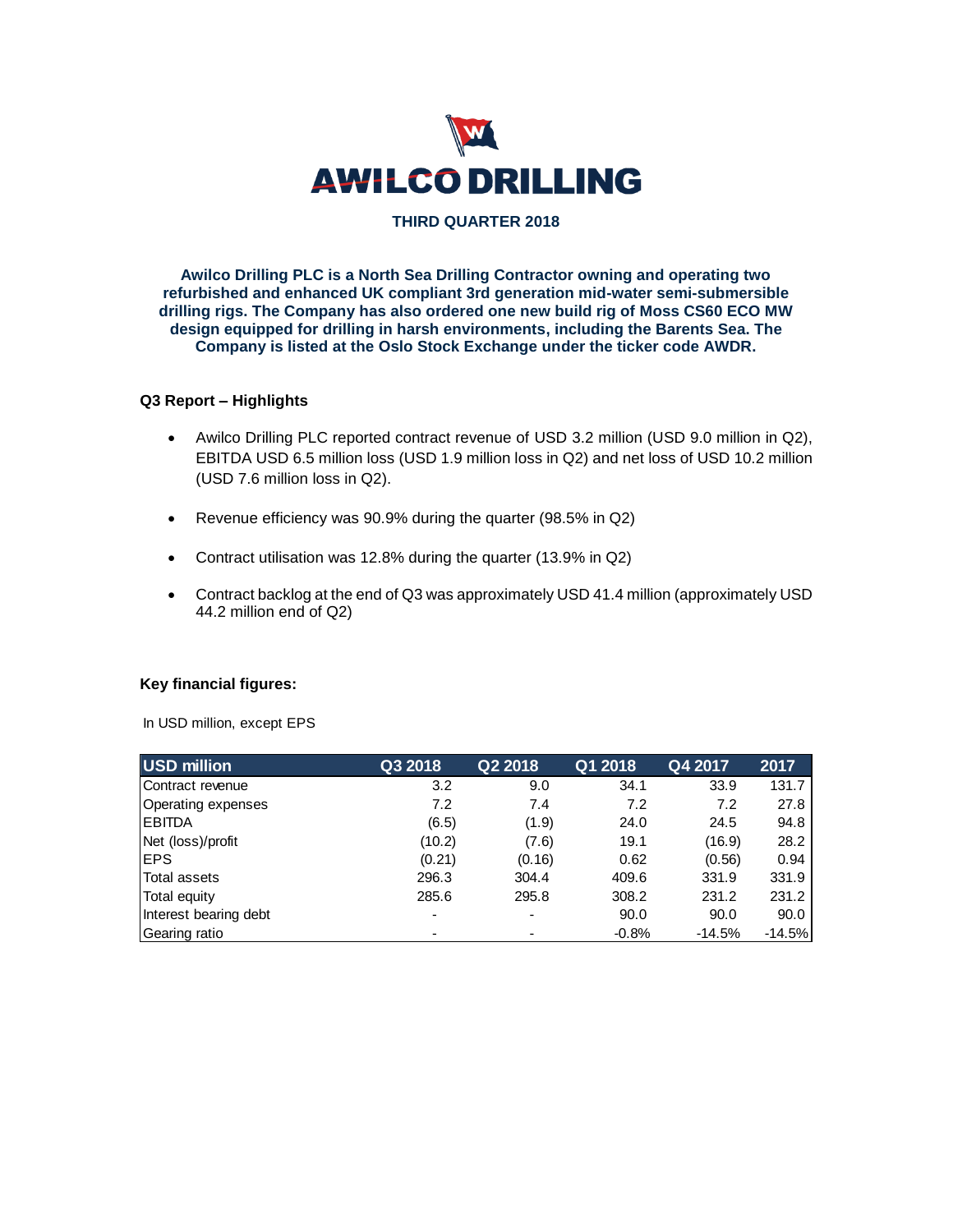## **Financial Results – Quarter 3, 2018**

### Comprehensive Income Statement

Awilco Drilling reports total comprehensive loss for the third quarter 2018 of USD 10.2 million.

Revenue earned in the third quarter was USD 3.2 million.

In the third quarter Awilco Drilling had rig operating expenses of USD 7.2 million. General and administration expenses were USD 2.5 million. This includes USD 0.5 million in respect of the stock award of synthetic stock options. The stock award provision is restated each quarter based on the valuation of the Company's shares.

EBITDA for the third quarter was a loss of USD 6.5 million while the operating loss was USD 10.3 million.

Loss before tax was USD 10.3 million. The tax benefit for the quarter was USD 0.1 million resulting in a net loss of USD 10.2 million. Earnings per share (EPS) for the third quarter were USD (0.21).

## Statement on financial position

As of 30 September 2018, total assets amounted to USD 296.3 million. At the same date, Awilco Drilling had USD 66.3 million in cash and cash equivalents.

## **Operations and Contract Status**

### *WilPhoenix*

In Q3 2018 the WilPhoenix commenced operations for Shell UK Ltd at the Puffin location.

Revenue efficiency for the quarter was 90.9%. Contract utilisation was 25.0%.

At the end of September, WilPhoenix had a total contract backlog of approximately USD 41.4 million.

## *WilHunter*

During Q3 2018 the WilHunter was cold stacked in Invergordon.

## **Capital Requirements and Dividend**

Since June 2013 Awilco Drilling has paid a quarterly dividend and during this time has distributed USD 12.00 (NOK 83.22) per share in this respect. With the ordering of one new-build high-end semi-submersible rig in March this year, plus an agreement for a further three independent rig options, the Company is now in a growth and investment phase. In August, the Board of Directors decided to suspend dividend payments and will resume same when the Company again reaches an appropriate free cash flow situation.

## **Organisation**

At the end of Q3 2018, Awilco Drilling's Aberdeen based employees numbered 25 permanent personnel supported by 3 contractors. Awilco Drilling Pte. Ltd. offshore personnel numbered 115 permanent personnel and onshore personnel of 2. The Awilhelmsen Group continues to supply some support personnel via the management agreement.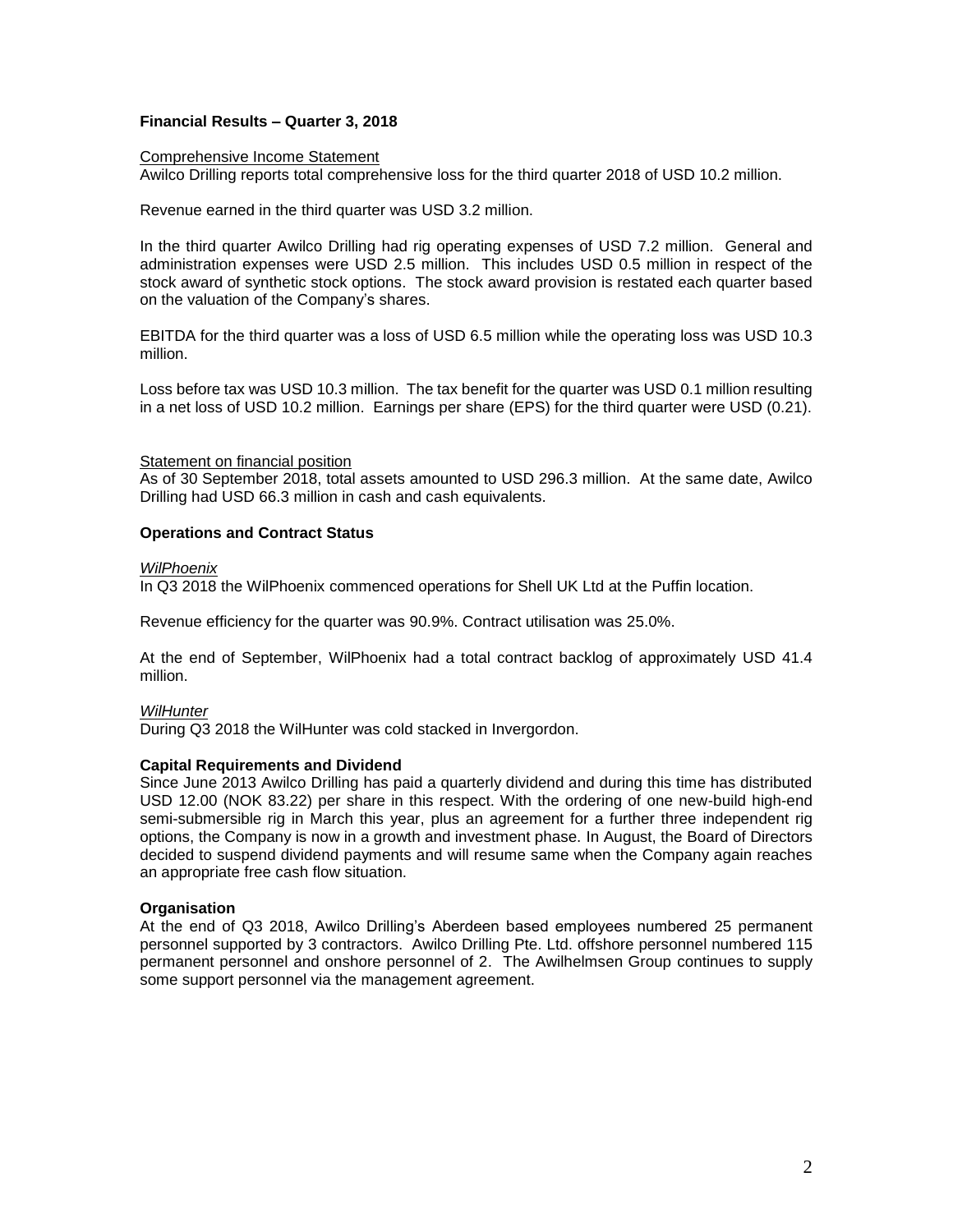## **Market Outlook**

The Norwegian market for modern high end semi-submersibles has continued to see further fixture activity with little availability now remaining in 2019 and only around 1/3 of available rig days in 2020 remaining clearly available. Fixtures remain around USD 300,000 excluding potentially material bonus amounts.

In the UK reduced supply coupled with increased demand is expected to see the current marketed fleet soon sold out for the summer of 2019. This is expected to result in day rate pressure and reduced seasonality in the region with higher utilisation levels forecast in the winter of 2019 into 2020.

## **Statement of Responsibility**

We confirm that, to the best of our knowledge, the condensed set of financial statements for the third quarter of 2018, which has been prepared in accordance with IAS 34 Interim Financial Statements, gives a true and fair view of the Company's consolidated assets, liabilities, financial position and results of operations, and that the interim management report includes a fair review of the information required under the Norwegian Securities Trading Act section 5-6 fourth paragraph.

### **Subsequent Events**

In October, a contract amendment was signed with Shell UK Limited granting three additional options on WilPhoenix. Each option covers the drilling of a single exploration well within or at the end of the current decommissioning program. The options are to be declared by 31 August 2019.

Aberdeen, 12 November 2018

The Board of Directors of Awilco Drilling PLC

CEO: Jon Oliver Bryce Mobile: +44 1224 737900 E-mail: [job@awilcodrilling.com](mailto:job@awilcodrilling.com)

Investor Relations: Cathrine Haavind Mobile: +47 93 42 84 64 E-mail: [ch@awilcodrilling.com](mailto:ch@awilcodrilling.com)

## *Company background*

*Awilco Drilling was incorporated in December 2009. Awilco Drilling owns two semi submersible drilling rigs; WilPhoenix, built in 1982 and upgraded in 2011, and WilHunter, built in 1983 and upgraded in 1999 and 2011. In March 2018, the Company ordered one new build rig of Moss CS60 ECO MW design equipped for drilling in harsh environments, including the Barents Sea. Awilco Drilling also has options for further three rigs of same design.*

*Awilco Drilling was listed on the Oslo Stock Exchange (Oslo Axess) in June 2011 under ticker code AWDR and transferred to the Oslo Stock Exchange main list early September 2018. Awilco Drilling's headquarters are located in Aberdeen, UK.*

*The total number of outstanding shares of Awilco Drilling at the date of this report is 49 031 500.*

**[www.awilcodrilling.com](http://www.awilcodrilling.com/)**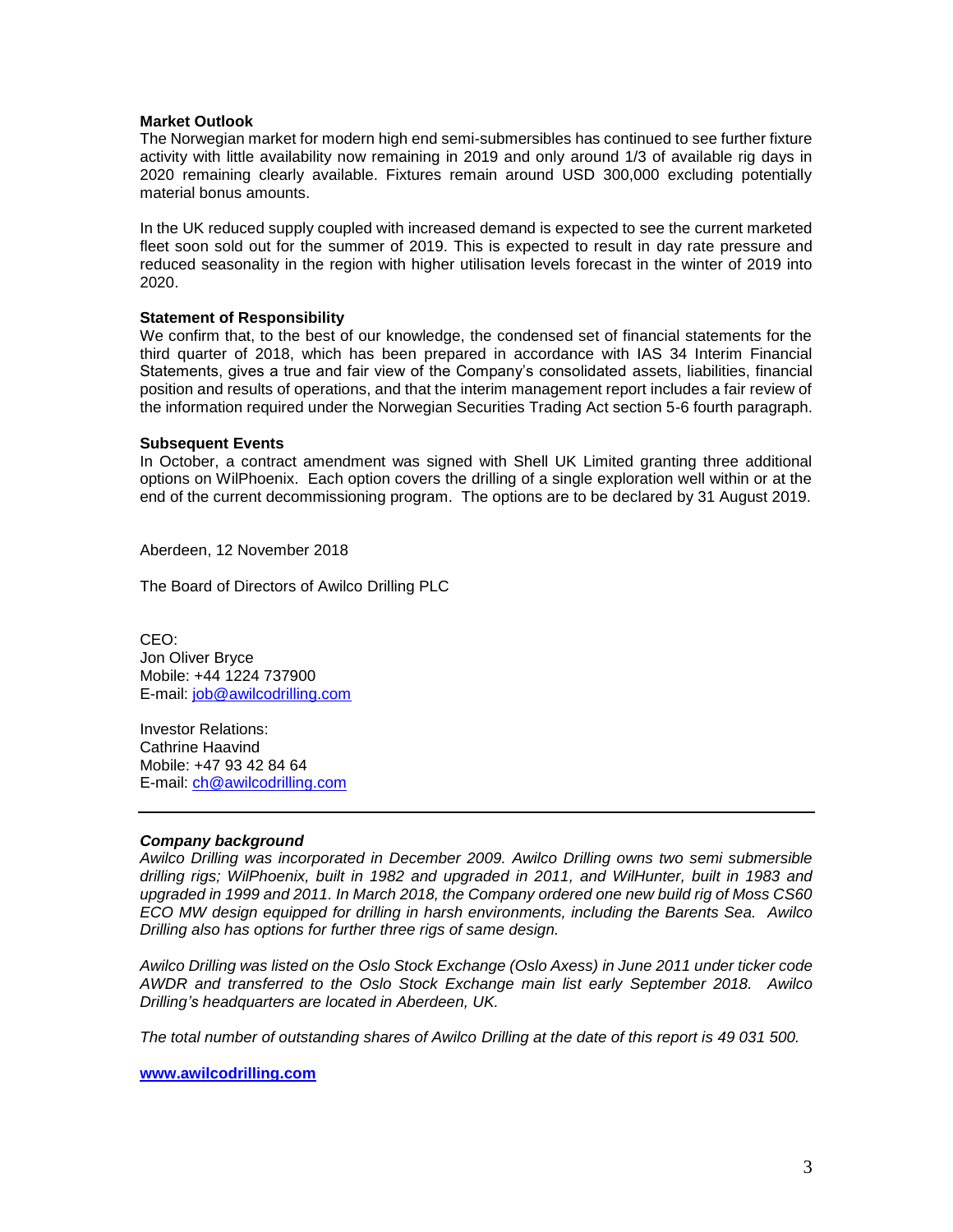## **Forward Looking Statements**

This Operating and Financial Review contains certain forward-looking statements that involve risks and uncertainties. Forward-looking statements are sometimes, but not always, identified by such phrases as "will", "expects", "is expected to", "should", "may", "is likely to", "intends" and "believes". These forward-looking statements reflect current views with respect to future events and are, by their nature, subject to significant risks and uncertainties because they relate to events and depend on circumstances that will occur in the future. These statements are based on various assumptions, many of which are based, in turn, upon further assumptions, including Awilco Drilling's examination of historical operating trends. There are a number of factors that could cause actual results and developments to differ materially from those expressed or implied by these forward-looking statements, including the competitive nature of the offshore drilling industry, oil and gas prices, technological developments, government regulations, changes in economical conditions or political events, inability of the Company to obtain financing on favourable terms, changes of the spending plan of our customers, changes in the Company's operating expenses including crew wages, insurance, dry-docking, repairs and maintenance, failure of shipyards to comply with delivery schedules on a timely basis and other important factors mentioned from time to time in our report.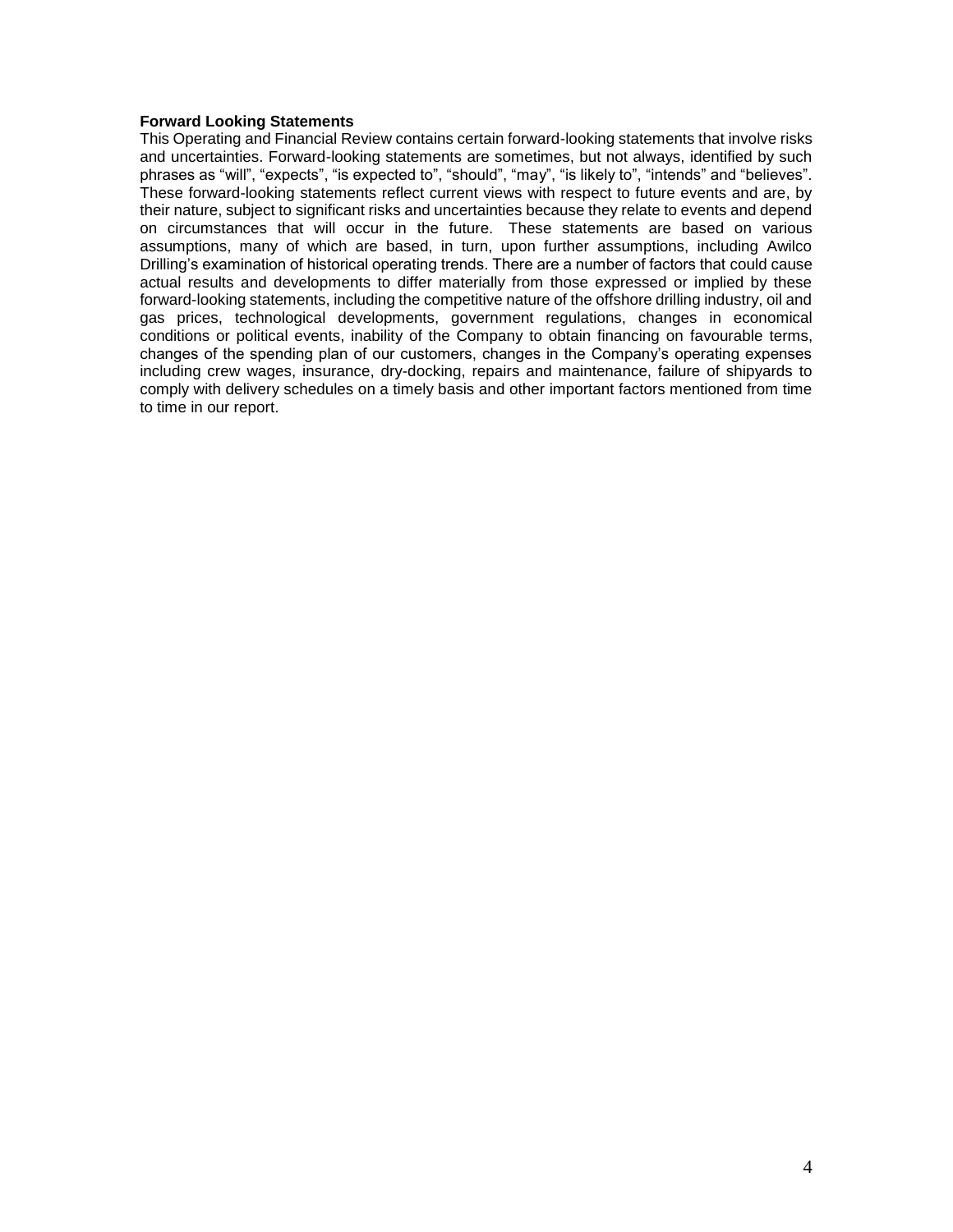#### **Condensed statement of comprehensive income**

| in USD thousands, except earnings per share |             | <b>YTD</b>  |             |             |
|---------------------------------------------|-------------|-------------|-------------|-------------|
|                                             | Q3 2018     | 30.09.18    | Q3 2017     | 30.09.17    |
|                                             | (unaudited) | (unaudited) | (unaudited) | (unaudited) |
| Contract revenue                            | 3,040       | 45,726      | 32,082      | 96,878      |
| Reimbursables                               | 135         | 545         | 331         | 963         |
| Other revenue                               | 12          | 15          | 9           | 21          |
|                                             | 3,187       | 46,286      | 32,422      | 97,862      |
| Rig operating expenses                      | 7,159       | 21,823      | 8,089       | 20,529      |
| Reimbursables                               | 77          | 248         | 92          | 220         |
| General and administrative expenses         | 2,486       | 8,713       | 3,347       | 6,844       |
| Depreciation                                | 3,726       | 10,274      | 3,961       | 11,723      |
|                                             | 13,448      | 41,058      | 15,489      | 39,316      |
| Operating (loss)/profit                     | (10, 261)   | 5,228       | 16,933      | 58,546      |
| Interest income                             | 85          | 1,140       | 85          | 183         |
| Interest expense                            | (4)         | (4,671)     | (1,800)     | (5, 304)    |
| Other financial items                       | (78)        | 300         | (186)       | (191)       |
| Net financial items                         | 3           | (3,231)     | (1,901)     | (5, 312)    |
| (Loss)/profit before tax                    | (10, 258)   | 1,997       | 15,032      | 53,234      |
| Tax expense                                 | 75          | (681)       | (809)       | (8, 140)    |
| Net (loss)/profit                           | (10, 183)   | 1,316       | 14,223      | 45,094      |
| Total comprehensive (loss)/income           | (10, 183)   | 1,316       | 14,223      | 45,094      |
| Attributable to shareholders of the parent  | (10, 183)   | 1,316       | 14,223      | 45,094      |
| Basic and diluted earnings per share        | (0.21)      | 0.03        | 0.47        | 1.50        |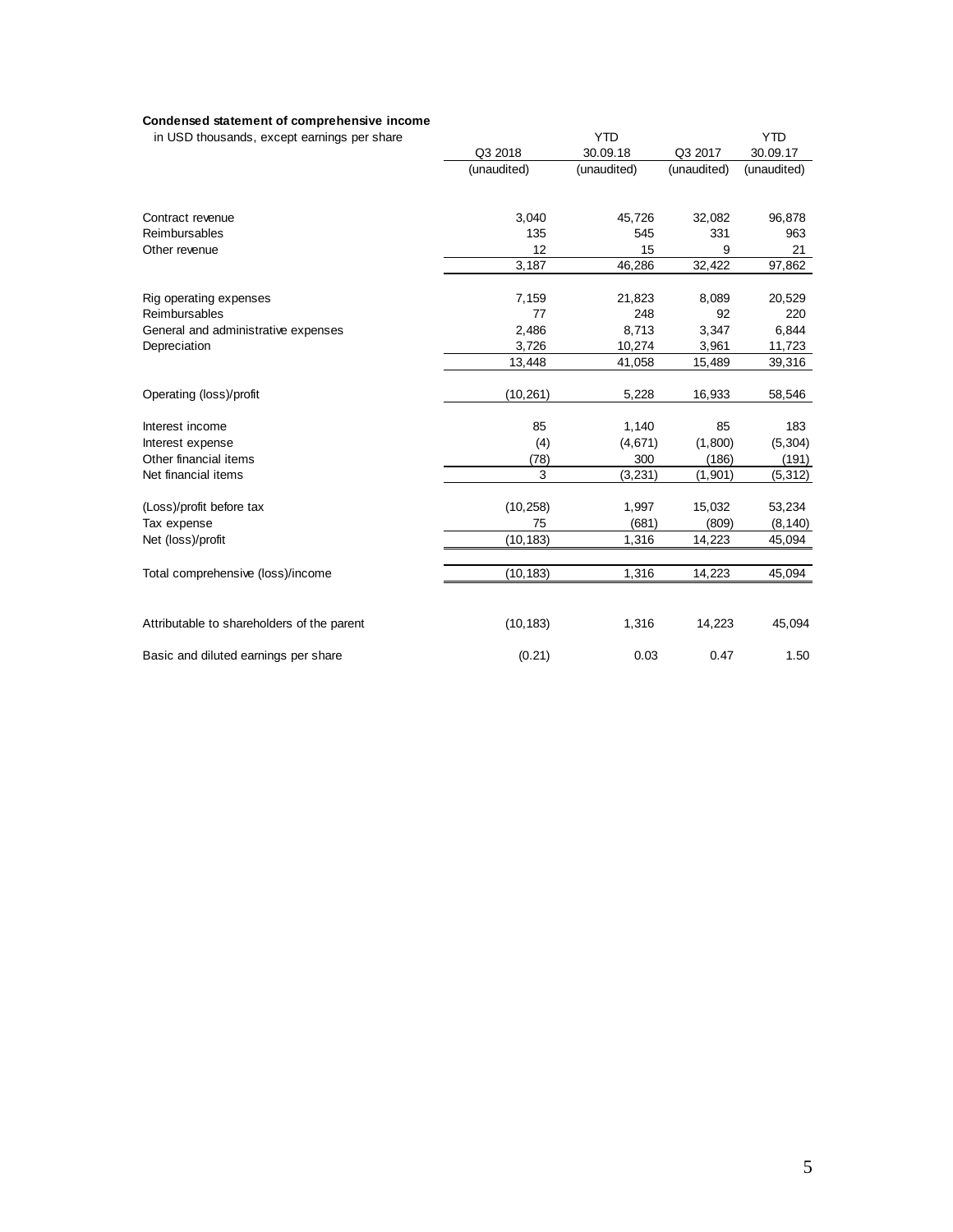## **Condensed statement of financial position**

in USD thousands

|                                                     | 30.09.2018       | 31.12.2017       |
|-----------------------------------------------------|------------------|------------------|
|                                                     | (unaudited)      | (audited)        |
|                                                     | 212,919          | 178,808          |
| Rigs, machinery and equipment<br>Deferred tax asset |                  |                  |
|                                                     | 1,521<br>214,440 | 1,372<br>180,180 |
|                                                     |                  |                  |
| Trade and other receivables                         | 824              | 17,168           |
| Prepayments and accrued revenue                     | 4,126            | 6,905            |
| Inventory                                           | 4,879            | 4,809            |
| Cash and cash equivalents                           | 66,321           | 119,286          |
| Current tax                                         | 5,757            | 3,551            |
|                                                     | 81,907           | 151,719          |
|                                                     |                  |                  |
| <b>Total assets</b>                                 | 296,347          | 331,899          |
| Paid in capital                                     | 198,719          | 130,142          |
| Retained earnings                                   | 86,852           | 101,068          |
|                                                     | 285,571          | 231,210          |
| Long-term interest-bearing debt                     |                  | 80,000           |
|                                                     |                  | 80,000           |
|                                                     |                  |                  |
| Current portion of long-term debt                   |                  | 10,000           |
| Trade and other creditors                           | 2,263            | 1,170            |
| Accruals and provisions                             | 8,513            | 9,519            |
|                                                     | 10,776           | 20,689           |
| Total equity and liabilities                        | 296,347          | 331,899          |
|                                                     |                  |                  |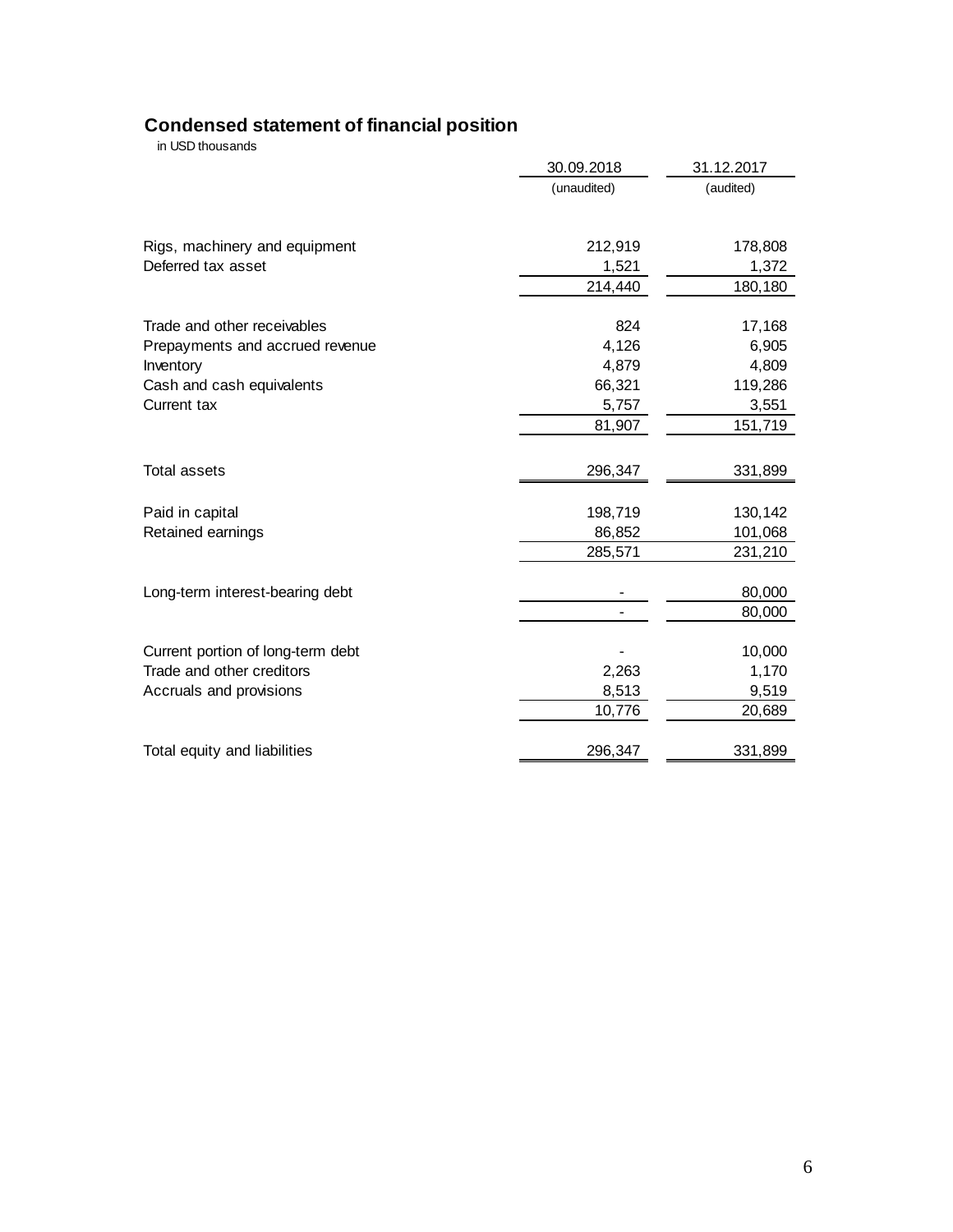#### **Condensed statement of changes in equity for the period from**

#### **1st January 2017 to 30 September 2018**

in USD thousands

|                                                 | Other equity<br>(retained |           |              |
|-------------------------------------------------|---------------------------|-----------|--------------|
|                                                 | Paid-in-equity            | earnings) | Total equity |
| Equity at 1 January 2017                        | 130.142                   | 96,926    | 227,068      |
| Total comprehensive profit to 31 December 2017  |                           | 28.167    | 28.167       |
| Dividends paid                                  |                           | (24, 025) | (24, 025)    |
| Balance as at 31 December 2017                  | 130.142                   | 101.068   | 231,210      |
| Equity issue at 27 March 2018                   | 64.936                    |           | 64.936       |
| Equity issue costs at 27 March 2018             | (1,018)                   |           | (1,018)      |
| Equity issue at 22 June 2018                    | 4,658                     |           | 4,658        |
| Total comprehensive profit to 30 September 2018 |                           | 1,316     | 1.316        |
| Dividends paid                                  |                           | (15, 533) | (15, 533)    |
| Balance as at 30 September 2018                 | 198,719                   | 86,852    | 285,571      |

## **Condensed statement of cash flow for the period**

|                                                        | Q3 2018     | Q3 2017     |
|--------------------------------------------------------|-------------|-------------|
|                                                        | (unaudited) | (unaudited) |
| Cash flow from operating activities                    |             |             |
| Profit before tax                                      | 1,997       | 53,234      |
| Depreciation                                           | 10,274      | 11,723      |
| Interest cost                                          | 3.691       | 5,121       |
| Sharebased payment                                     | 2,287       | 1,972       |
| (Increase)/decrease in trade and other receivables     | 16,344      | 11,150      |
| (Increase)/decrease in stock                           | (70)        | 36          |
| (Increase)/decrease in prepayments and accrued revenue | 2,779       | (6, 348)    |
| Increase/(decrease) in trade and other payables        | (3,776)     | (1, 246)    |
| Interests paid                                         | (3, 176)    | (3,704)     |
| Interests received                                     | 1,060       | 183         |
| <b>Taxation paid</b>                                   | (3,034)     | (2,935)     |
| Net cash flow from operating activities                | 28,376      | 69,186      |
| Cash flow from investing activities                    |             |             |
| Purchase of property, plant and equipment              | (44, 385)   | (554)       |
| Net cash flow from investing activities                | (44,385)    | (554)       |
| Cash flow from financing activities                    |             |             |
| Proceeds from issue of share capital                   | 69,595      |             |
| Equity issue costs                                     | (1,018)     |             |
| Dividends paid                                         | (15, 533)   | (18, 019)   |
| Repayment of loans                                     | (90,000)    | (5,000)     |
| Net cash flow from financing activities                | (36, 956)   | (23, 019)   |
| Net increase/(decrease) in cash and cash equivalents   | (52, 965)   | 45,613      |
| Cash and cash equivalents at beginning of the period   | 119,286     | 70,070      |
| Cash and cash equivalents at the end of the period     | 66.321      | 115,683     |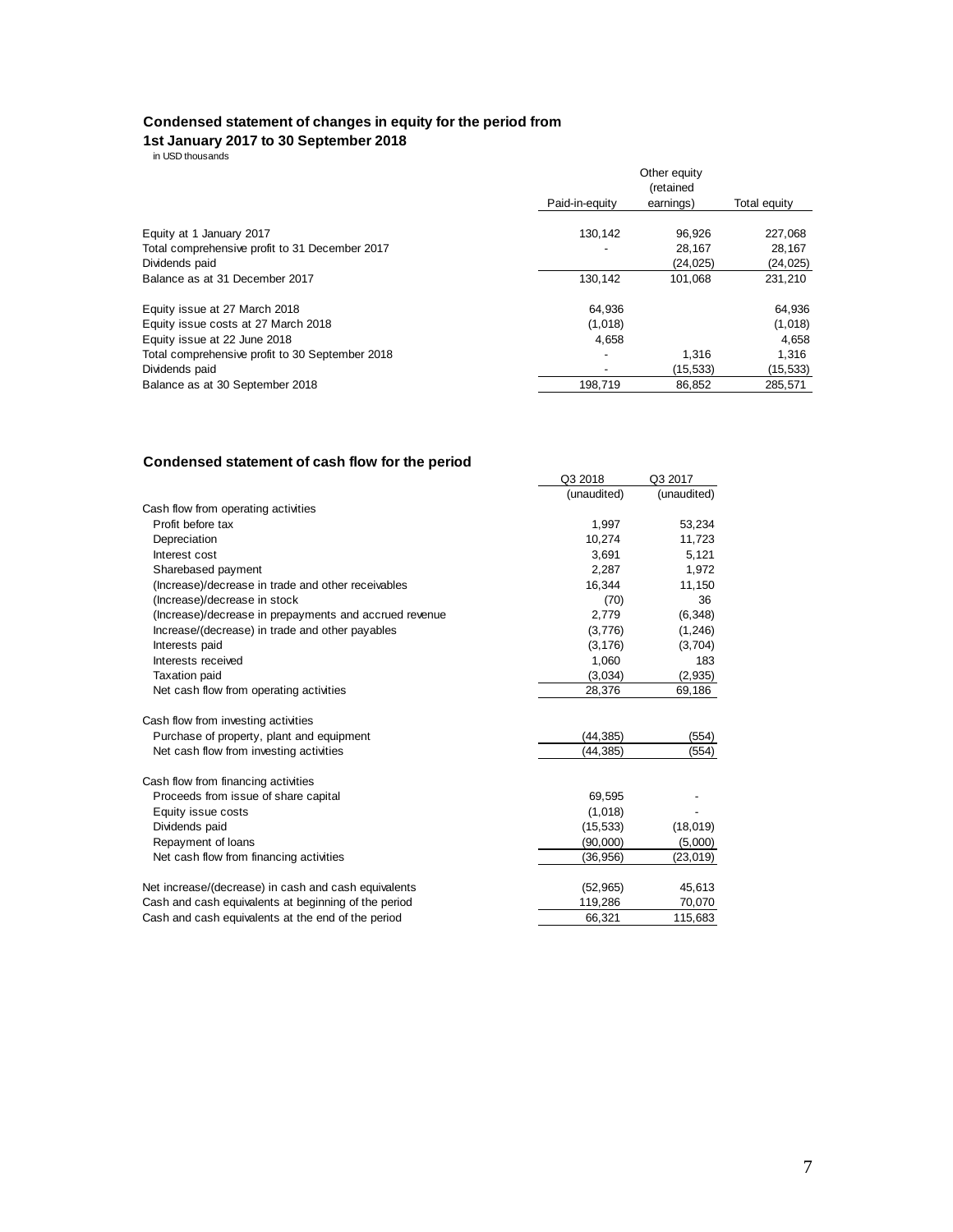## **SUMMARY OF SIGNIFICANT ACCOUNTING PRINCIPLES**

## **Basis of preparation**

These unaudited interim condensed financial statements have been prepared in accordance with IAS 34 "Interim financial reporting".

## **Significant accounting policies**

The accounting policies used in the preparation of the interim financial statements are consistent with those used in the annual audited financial statements for the year ended December 31, 2017. This interim report should be read in conjunction with the audited 2017 financial statements, which include a full description of the Group's significant accounting policies.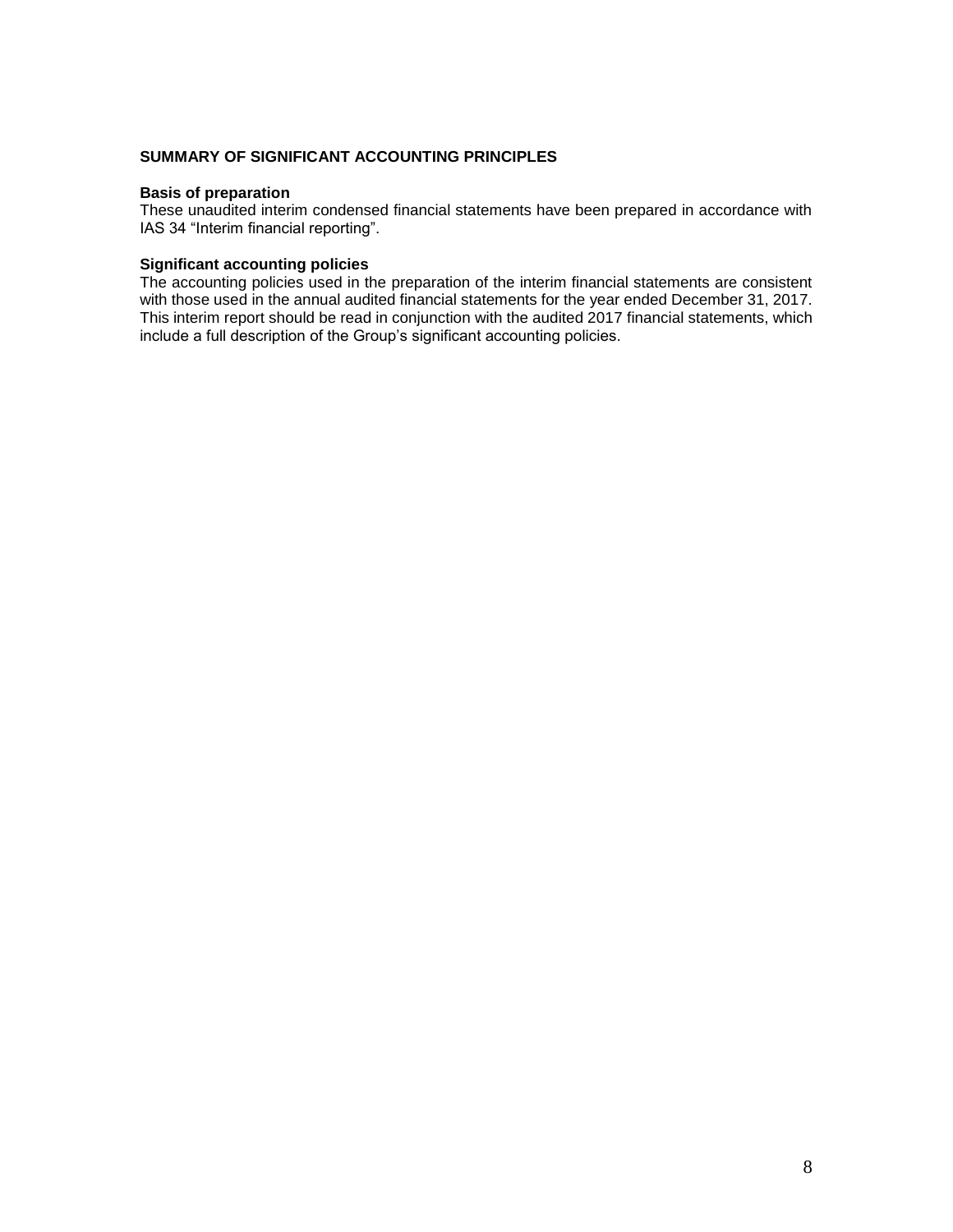## **Notes**

# **Note 1 - Rigs, machinery and equipment**<br>in USD thousands, except per share data

|                                             | Semi submersible<br>drilling rigs/SPS | Assets Under<br>Construction | Other fixtures and<br>equipment | Total      |
|---------------------------------------------|---------------------------------------|------------------------------|---------------------------------|------------|
| Cost                                        |                                       |                              |                                 |            |
| Opening balance 1 Jan 2018                  | 381,213                               |                              | 1,898                           | 383,111    |
| Additions                                   | 829                                   | 42,979                       |                                 | 43,808     |
| Closing balance                             | 382,042                               | 42,979                       | 1,898                           | 426,919    |
| Depreciation                                |                                       |                              |                                 |            |
| Opening balance 1 Jan 2018                  | (202, 939)                            |                              | (1, 364)                        | (204, 303) |
| Depreciation charge                         | (9,657)                               |                              | (39)                            | (9,696)    |
| Accumulated depreciation per ending balance | (212, 596)                            | 0                            | (1,403)                         | (213,999)  |
| Net carrying amount at end of period        | 169.446                               | 42.979                       | 495                             | 212,920    |
| Expected useful life                        | 5-20 years                            | 3-10 years                   |                                 |            |
| Depreciation rates                          | 5% - 20%                              | 10% - 33%                    |                                 |            |
| Depreciation method                         | Straight line                         | Straight line                |                                 |            |
| Residual value per rig is USD 15 million.   |                                       |                              |                                 |            |

#### **Note 2 - Debt and financing**

The Company completed a USD 125 million secured bond in the Norwegian bond market in April 2014. The bond was issued with an interest rate of 7% with maturity in April 2019. Repayment terms are USD 5 million six monthly and commenced in October 2014 The Bond was fully repaid on 28th June 2018.

|                                         | Total     |
|-----------------------------------------|-----------|
| Secured Bond                            | 125,000   |
| Repayment of debt                       | (125,000) |
| Total debt per end of accounting period |           |
| Current portion of long term debt       |           |
| Long term debt per end of period        |           |
|                                         |           |

# **Note 3 - Related party transactions**<br>in USD thousands except per share data

Transactions with Awilhelmsen are specified as follows:

|           | YTD Q3 2018 |
|-----------|-------------|
| Purchases | (910)       |
| Payables  | (326)       |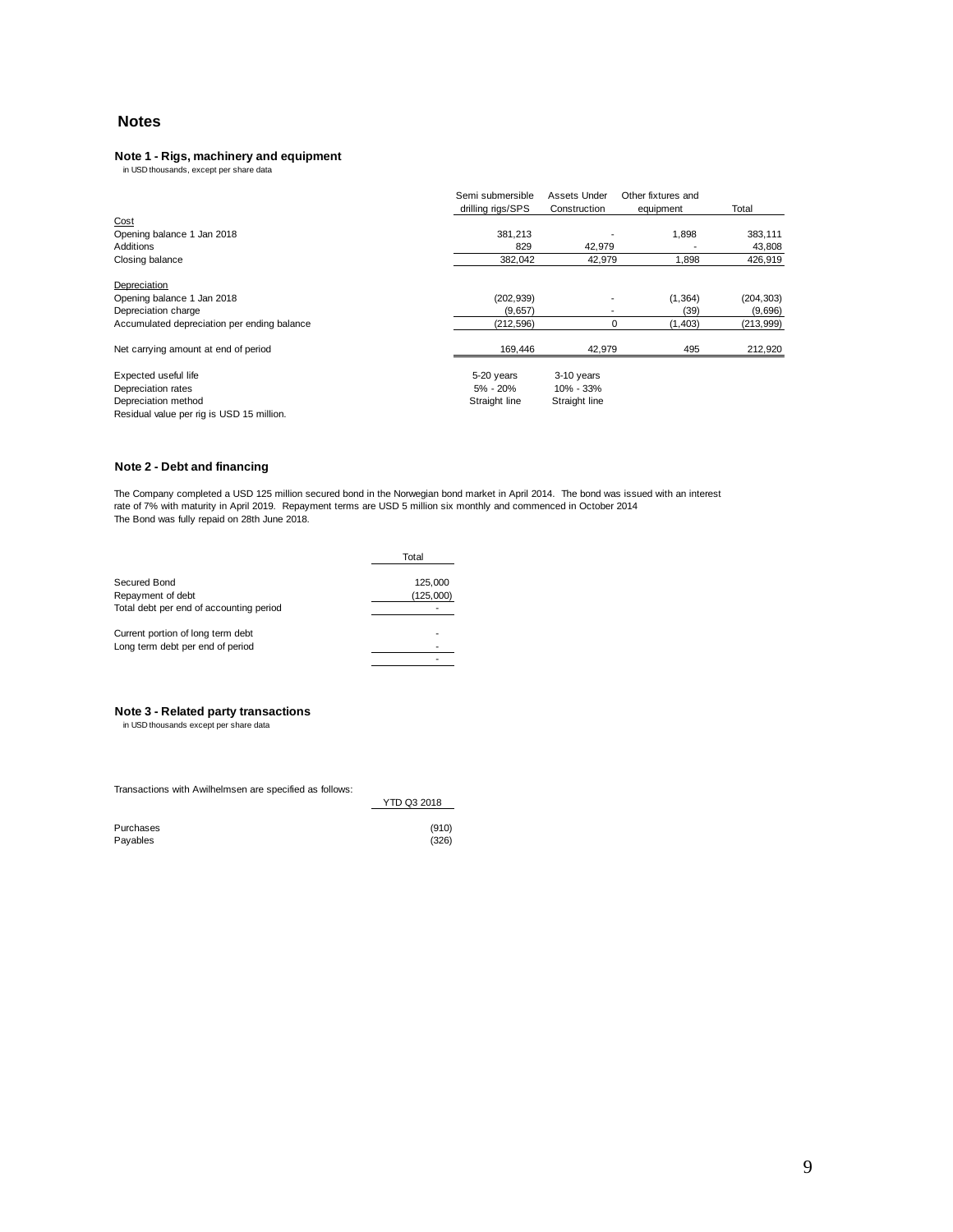### **Note 4 - Segment information**

The company owns the semi submersible rigs WilHunter and WilPhoenix. Currently, the company is only operating in the mid water segment in the UK sector of the North Sea. The potential market for the rigs will be the international drilling market. As the rigs are managed as one business segment, the Company has only one reportable segment.

### **Note 5 - Restricted cash**

The company has restricted cash of USD 1.0 million which has been deposited in relation to the forward hedge agreements.

### **Note 6 - Corporation taxes**

Corporation tax provision is based on the tax laws and rates in the countries the rigs are operated and where the rigs are owned. During Q3 the average tax rates have been applied consistent with the prevailing average tax rate for the year.

#### **Note 7 - Capital commitments**

Outstanding Capital Commitments as at the end of Quarter 3 were USD 384.5 million, of which USD 382.5 million relate to the new build rig.

#### **Note 8 - Share capital**

As of 30 September 2018 total outstanding shares in the Company was 49,031,500 with a nominal value per share of GBP 0.0065. The share capital and share premium reserve below are expressed in USD at the exchange rate at time of conversion from USD to GBP. The total project cost for the William project is USD 70M. Awilco Drilling Limited and the wholly owned subsidiaries, Awilco Arctic II Ltd and Awilco Arctic II Ltd and Awilco Arctic IV Ltd, were incorporated late

|                                             |               | Par value | Share   | Share premium |
|---------------------------------------------|---------------|-----------|---------|---------------|
|                                             | <b>Shares</b> | per share | capital | reserve       |
| Share capital per 30 September 2018         | 49,031,500    | £0.0065   | 476,766 | 198,241,821   |
| Basic/diluted average number of shares,     |               |           |         |               |
| 1 July - 30 September                       | 49,031,500    |           |         |               |
| Basic/diluted average number of shares, YTD | 42,599,998    |           |         |               |
| Ranking                                     | <b>Shares</b> | Ownership |         |               |
| <b>AWILHELMSEN OFFSHORE</b>                 | 17,919,938    | 36.55%    |         |               |
| UBS SECURITIES LLC                          | 7,459,962     | 15.21%    |         |               |
| <b>AKASTOR AS</b>                           | 2,700,000     | 5.51%     |         |               |
| EUROCLEAR BANK S.A./                        | 2,132,225     | 4.35%     |         |               |
| CITIBANK, N.A.                              | 1,854,210     | 3.78%     |         |               |
| CITIGROUP GLOBAL MAR                        | 1,145,321     | 2.34%     |         |               |
| <b>VERDIPAPIRFONDET DNB</b>                 | 1,043,720     | 2.13%     |         |               |
| <b>SEB PRIME SOLUTIONS</b>                  | 1,000,000     | 2.04%     |         |               |
| STRAWBERRY CAPITAL A                        | 825,000       | 1.68%     |         |               |
| <b>BANK OF AMERICA, N.A.</b>                | 824,156       | 1.68%     |         |               |
| SVENSKA HANDELSBANKE                        | 720,604       | 1.47%     |         |               |
| DEUTSCHE BANK AKTIEN                        | 699,945       | 1.43%     |         |               |
| CITIBANK, N.A.                              | 635,360       | 1.30%     |         |               |
| <b>AVANZA BANK AB</b>                       | 615,783       | 1.26%     |         |               |
| <b>CLEARSTREAM BANKING</b>                  | 545,922       | 1.11%     |         |               |
| STATE STREET BANK AN                        | 501,500       | 1.02%     |         |               |
| KLP ALFA GLOBAL ENER                        | 490,166       | 1.00%     |         |               |
| THE NORTHERN TRUST C                        | 417,326       | 0.85%     |         |               |
| <b>SUNDT AS</b>                             | 375,000       | 0.76%     |         |               |
| <b>TVENGE TORSTEIN INGV</b>                 | 350,000       | 0.71%     |         |               |
| <b>OTHER</b>                                | 6,775,362     | 13.82%    |         |               |
|                                             | 49,031,500    | 100.00%   |         |               |